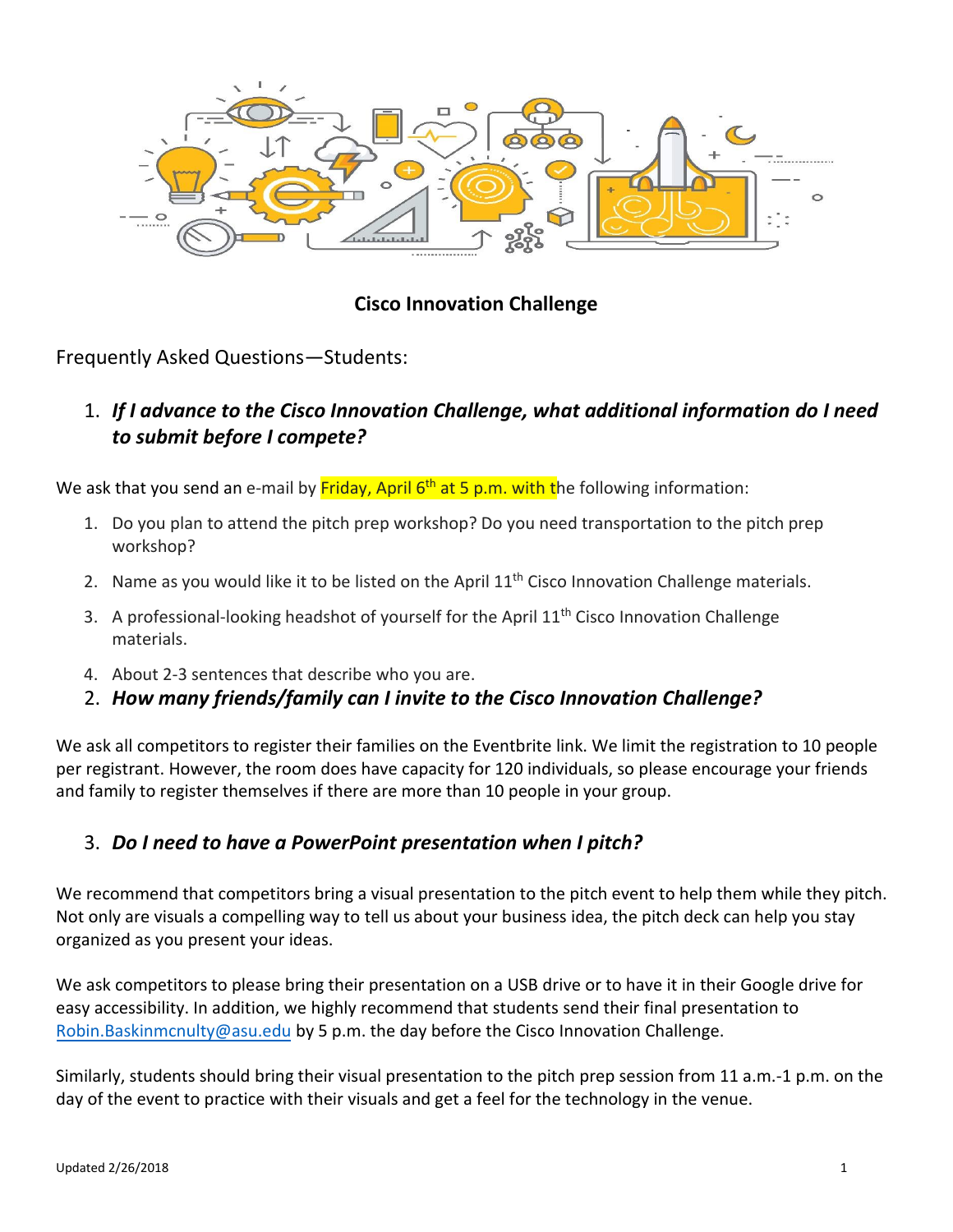If a student is not able to make the pitch prep session, then it is imperative that students send their final presentation to [Robin.Baskinmcnulty](mailto:Elizabeth.Cantu@asu.edu)@asu.edu by 5 p.m. the day before the Cisco Innovation Challenge.

## 4. *Who are the Cisco Innovation Challenge judges?*

The judges consist of volunteer entrepreneurs, business owners, business consultants, and/or individuals with a technology background who participate in the event and provide feedback that can help budding entrepreneurs like yourself.

# 5. *What if I do not know the answer to a question posed by the judges?*

If you are asked a question that you do not know how to answer, we encourage you to respond with something like "That is a great question and something that I am still working towards figuring out as I continue to develop my business idea. Would you be willing to discuss this with me further after this presentation?"

Just remain confident in your presentation and use this as an opportunity to improve your business. The judges will still appreciate a response that shows your willingness to learn.

#### **Frequently Asked Questions—Judges:**

## *1. If I would like to serve as a Cisco Innovation Challenge judge, what do I need to do?*

Please contact the ASU program manager at Kbitler@[exchange.](mailto:Elizabeth.Cantu@asu.edu)asu.edu with the following information:

- 1. A brief (250 words or less) summary of your background/expertise or LinkedIn profile link.
- 2. If you are interested in reviewing materials and videos starting March 9<sup>th</sup> and attending a meeting on March 26<sup>th</sup> to help determine who advances to the live pitch event.
- 3. If you are interested in judging at the live pitch event on April  $11<sup>th</sup>$ , please contact Robin.Baskinmcnulty@asu.edu.
- 4. A professional-looking headshot of yourself for the April 11<sup>th</sup> Cisco Innovation Challenge materials.

# *2. What is the format of the Cisco Innovation Challenge live pitch event?*

Each student will have up to five minutes to pitch. Judges will have up to 3 minutes to ask questions and provide feedback in between pitches. An event program outline will be shared with you as the event date gets closer to give you a better sense of the flow of the event. We also provide the judging rubric so that you can review prior to the event.

Since this is the first time that most students are pitching in a live event that is open to the community, we would like for this to be a positive and constructive learning experience. We ask judges to please include at least one positive comment and one comment of constructive feedback focused on how students did and what they can improve.

Lastly, we ask that judges please limit discussion and/or deliberation with the other judges to help us stay on time. There will be a five-minute intermission and deliberation time for judges to discuss and finalize score sheets.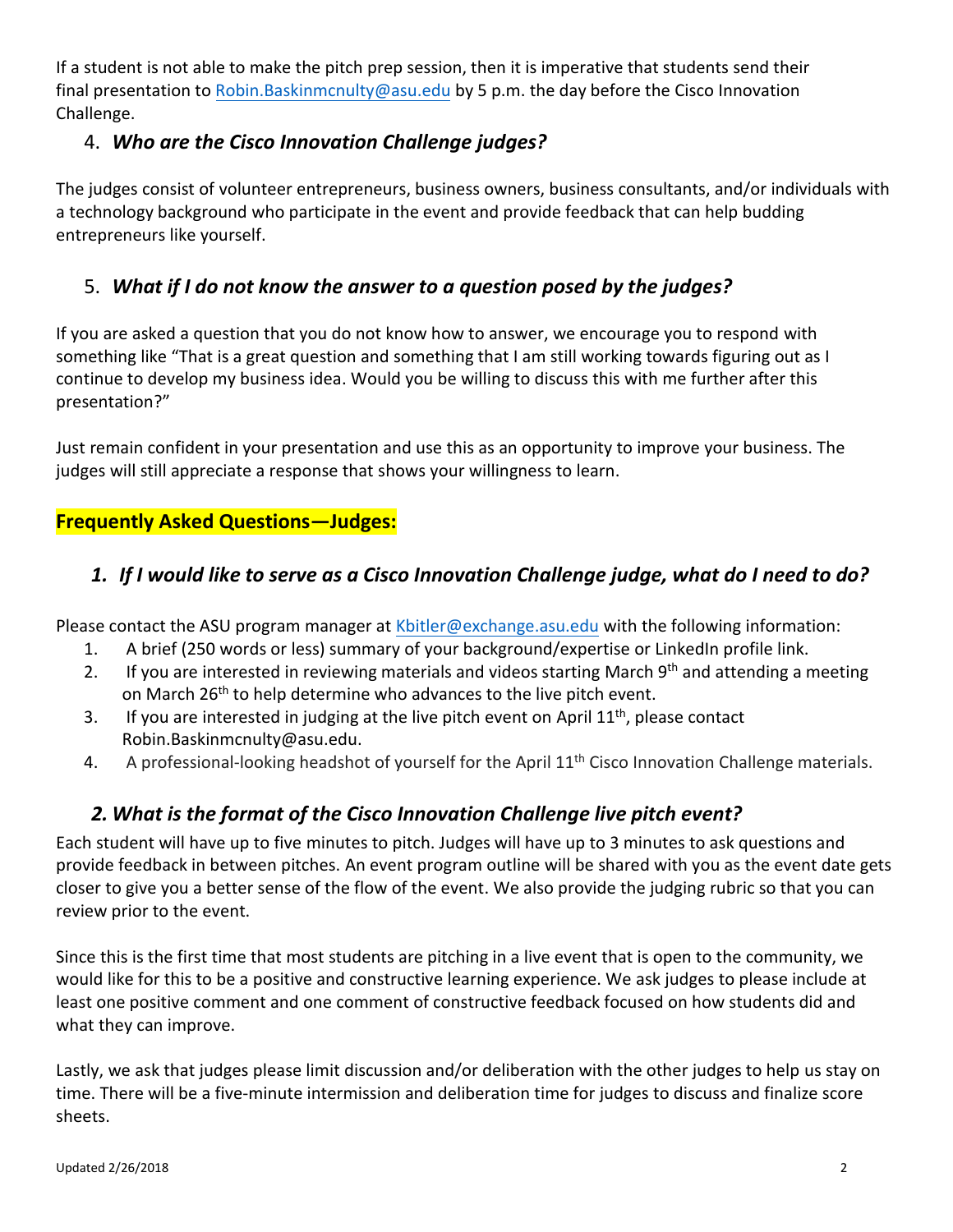## 3. *What is the time commitment to be a judge for the Cisco Innovation Challenge?*

Judges of the video submissions will review submitted materials starting March 9<sup>th</sup>, score materials and provide feedback, and attend a meeting on March 26<sup>th</sup> to determine who advances to the live pitch event. We estimate this process will require about 5 hours.

Judges for the live pitch event will score a maximum of eight individuals/teams, score pitches and provide feedback, and help determine prize winners on April 11<sup>th</sup> from 5:30-9 p.m. in Downtown Phoenix. We estimate this process will require about 4 hours.

## 4. *What type of expertise and/or background are you looking for in the judges?*

Judges specializing in entrepreneurship, business, marketing, and technology would be ideal for the Cisco Innovation Challenge. We combine individuals into small judging panels to make sure the rubric criteria is considered. Judging panels are selected to balance areas of expertise and gender.

## *5. Can I type up my feedback for students and send it to them?*

It is not necessary. However, if you would prefer to do this, the ASU program manager will send you scanned copies of the score sheets the day after the Cisco Innovation Challenge event for you to type and/or elaborate on your responses. We would like to give students all Cisco Innovation Challenge feedback by April  $17<sup>th</sup>$  at 5 p.m., so please provide your typed responses by April  $17<sup>th</sup>$  at 3 p.m.

#### **Frequently Asked Questions—Event Volunteers and/or Event Attendees:**

#### *1. What is the cost to attend the Cisco Innovation Challenge?*

The Cisco Innovation Challenge is free and open to the public. We ask that all guests and event volunteers register on the Eventbrite link: [https://www.eventbrite.com/e/cisco-innovation-challenge-spring-2018](https://www.eventbrite.com/e/cisco-innovation-challenge-fall-2017-tickets-37039601445) [tickets-422788](https://www.eventbrite.com/e/cisco-innovation-challenge-fall-2017-tickets-37039601445)85284?aff=eac2

## *2. I would like to volunteer for the Cisco Innovation Challenge. What can I help you with?*

We appreciate your willingness to help! About a month before the event start date, we send an e-mail with a link where volunteers can sign up.

We have volunteer tasks and shifts from 11 a.m.-9 p.m. Please contact Robin.Baskinmcnulty@asu.edu if you are interested in volunteering for the Cisco Innovation Challenge.